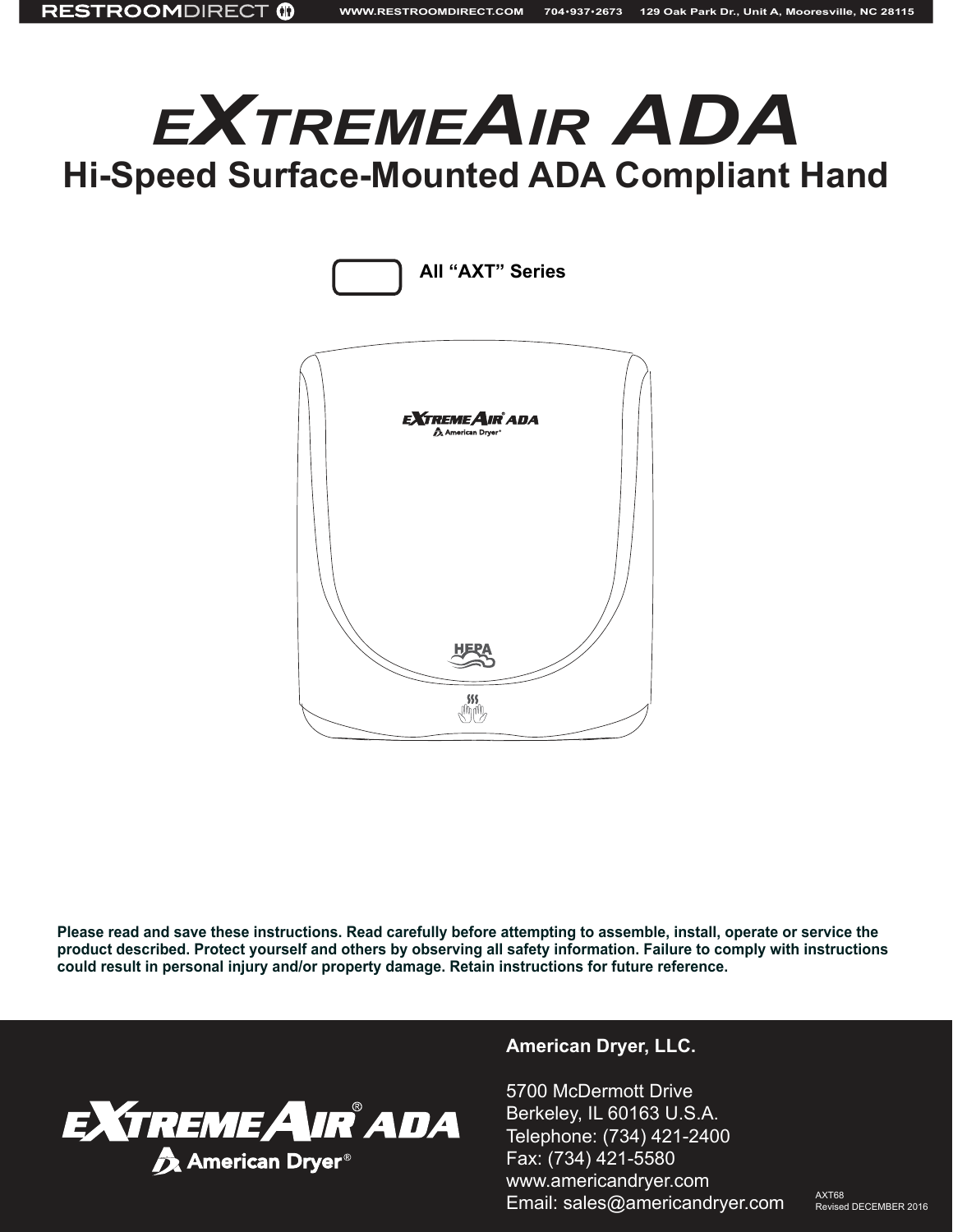### **Description**

Warm air hand dryer is a surface-mounted ADA (American Disabilities Act) compliant dryer powered by a universal brushed motor, and delivers up to 950 watts of drying power. These models operate at all voltages 115 – 230VAC, incorporate an integrated heating element, blower speed control and infrared sensor for automatic activation. Your specific model may include a high efficiency particulate absorption (HEPA) filter to remove a minimum of 99.97% of contaminants at 0.3 microns in size or larger. These models are intended for use in commercial, industrial, office and public facility environments.

## **Electrical Specifications**

#### Table 1

| Models     | <u>Ivpe</u> | <b>Electrical Ratings</b>            | Certifications                |
|------------|-------------|--------------------------------------|-------------------------------|
| <b>AXT</b> | Automatic   | / 208 / 230 VAC 950W 50/60Hz<br>115/ | <sup>I</sup> cETLus, CE, IP24 |

## **General Safety Information**

**This appliance is not intended for use by young children or persons with physical, sensory or mental disabilities unless adequately supervised by a responsible person to ensure they can use the appliance safely. Young children should be supervised to ensure they do not play with the appliance.**

DANGER Failure to disconnect the power source before installation or servicing can result in serious injury or death from electric shock.

• Always disconnect the power source before servicing or installing the hand dryer.

DANGER Failure to properly ground this unit could result in severe electrical shock and/or death.

- This hand dryer must be properly grounded for safe operation. An identified ground connection point is supplied on the hand dryer's wall base.
- We recommend GFCI protection in wet or damp locations or as required by local code.

# recommendations are not followed.

**WARNING** Risk of fire, personal injury or property damage are possible if local codes, or safety

- Installation and servicing should only be performed by qualified electrical technicians.
- Use only the electrical power (voltage and frequency) specified for the model hand dryer being installed. See Table 1 Electrical Specifications.
- Connect the hand dryer to the nearest suitable distribution panel. The fixed wiring must include a disconnection means complying with local wiring codes.
- To limit a voltage drop, and insure efficient operation, use No.14 AWG wire or larger as required by local electrical codes.
- Always connect to a branch circuit with circuit breaker or fuse protection with an electrical rating greater than the model hand dryer's rated amperage shown in Table 1 - Electrical Specifications in accordance with required local electrical codes such as NEC (National Electrical Code) and/or CEC (Canadian Electrical Code).
- To avoid a hazard due to inadvertent resetting of the thermal cutout, the hand dryer must not be supplied through an external switching device, such as a timer, or connected to a circuit that is regularly switched on and off by the utility.
- Each automatic model hand dryer must have a dedicated circuit.
- Route all field wiring away from moving parts within the hand dryer.
- Use fittings with smooth, rounded surfaces for protection of power supply cables as required by local electrical codes such as The NEC (National Electrical Code) and/or CEC (Canadian Electrical Code).

CAUTION Improper mounting could result in personal injury or property damage.

- Follow the mounting height recommendations in Table 2.
- On a stud wall, one side of the hand dryer should be mounted to an existing stud.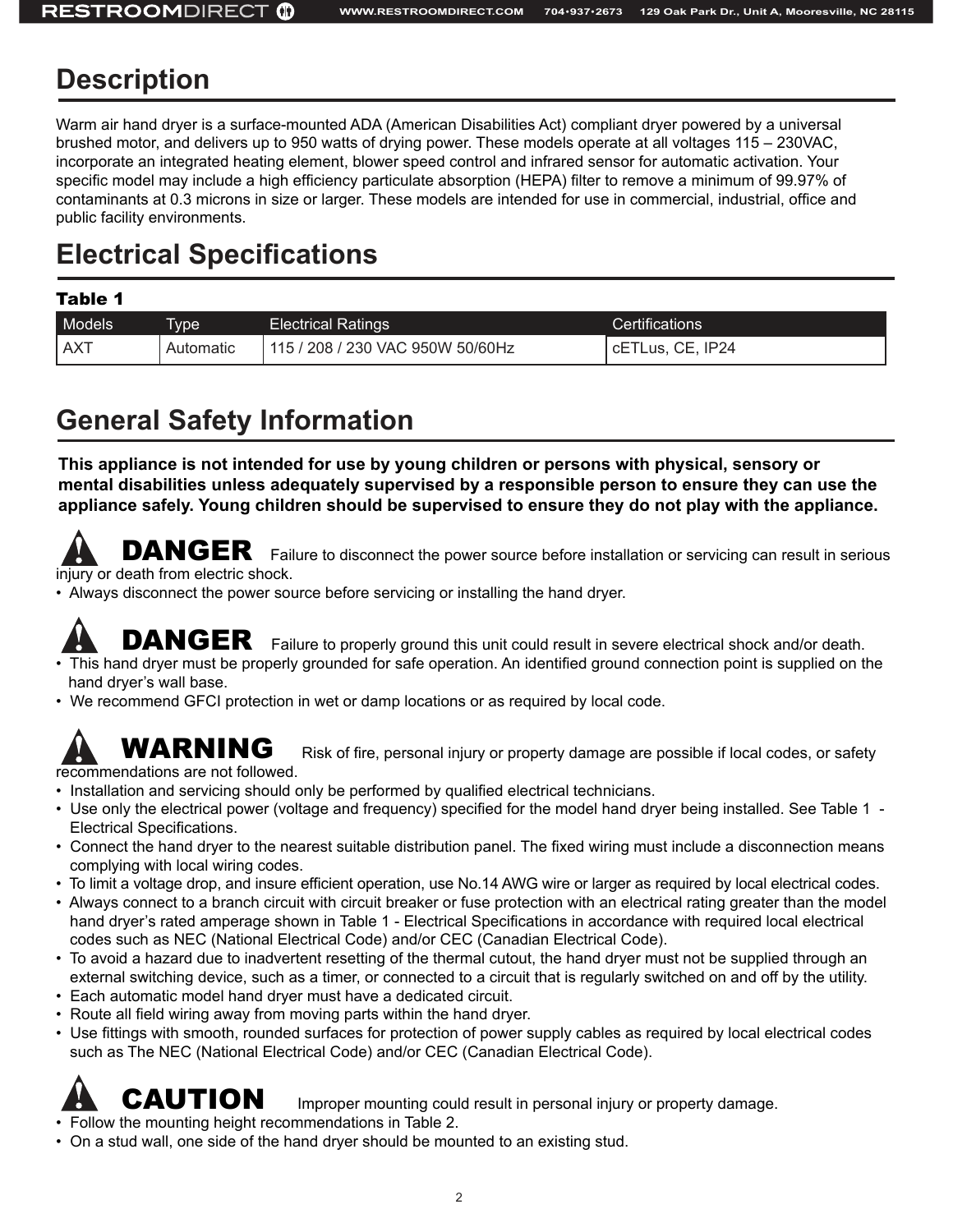## **Unpacking**

- 1. Remove all packing material. Recycling is recommended.
- 2. Carefully remove the hand dryer from the shipping carton, using care not to drop the appliance.
- 3. Inspect carefully for any damage that may have occurred during transit. Check for any loose, missing or damaged parts. If the hand dryer is damaged, promptly inform the dealer where you purchased it.

### **Installation**

- 1. Disconnect the power source.
- 2. Using Table 2 to determine the recommended mounting height, select a mounting location for the hand dryer where no reflective surfaces or objects (such as a hand basin) are directly under the infra-red sensor eye. The infra-red sensor eye is visible from the bottom of the dryer. The minimum mounting distance from bottom of the dryer to a reflective surface is 18 in (46 cm). When two or more dryers are installed, they should be spaced apart 24 in (61 cm). Avoid placement where the dryer may be directly exposed to natural light (sunlight).
- 3. Use the security hex key supplied to turn the cover mounting screws **clockwise** to remove the cover from the dryer.
- 4. Using the mounting template provided, mark locations for the mounting bolt holes on the wall. For stud walls, ensure at least one fastening location will be secured to a stud.
- 5. Fasten the base to the wall, using the type of bolts recommended in Table 3.
- 6. Each dryer must have its own dedicated circuit.
- 7. Connect the dryer to the nearest suitable distribution panel.
- 8. Replace cover, turn screws **counter-clockwise** making certain not to over-tighten.

**IMPORTANT: Consult local and general regulations before performing dryer installation. Ensure the electrical network is not overloaded. Always connect to a branch circuit with circuit breaker or fuse protection with an electrical rating greater than the model hand dryer's rated amperage shown in Table 1 - Electrical Specifications in accordance with the required electrical codes such as NEC (National Electrical Code) and/or CEC (Canadian Electrical Code).**

### Table 2

| Recommended Mounting Heights from Floor to Dryer Bottom Edge | $\vert$ in. (mm.) |
|--------------------------------------------------------------|-------------------|
| Men's washrooms                                              | 44 (1118)         |
| Women's washrooms                                            | 42 (1067)         |
| Children's washrooms                                         | 32-42 (813-1067)  |
| <b>Handicap Mounting Height</b>                              | 36 (914)          |

#### Table 3

| Type of Wall                                   | Type of Bolt                                      | Minimum Bolt Length            |
|------------------------------------------------|---------------------------------------------------|--------------------------------|
| Hollow Tile, Lath, Wall Board or Metal         | 1/4" (M6) screw Type or Wing Type<br>toggle Bolts | Dependent on wall<br>thickness |
| Cement, Brick, or Tile Covered Cement or Brick | 1/4" (M6) Stud Type Expansion Bolts               | 3" (76mm)                      |
| Stud Wall with wood Backing                    | No 16 (M8) Wood Screws                            | 23/4" (70mm)                   |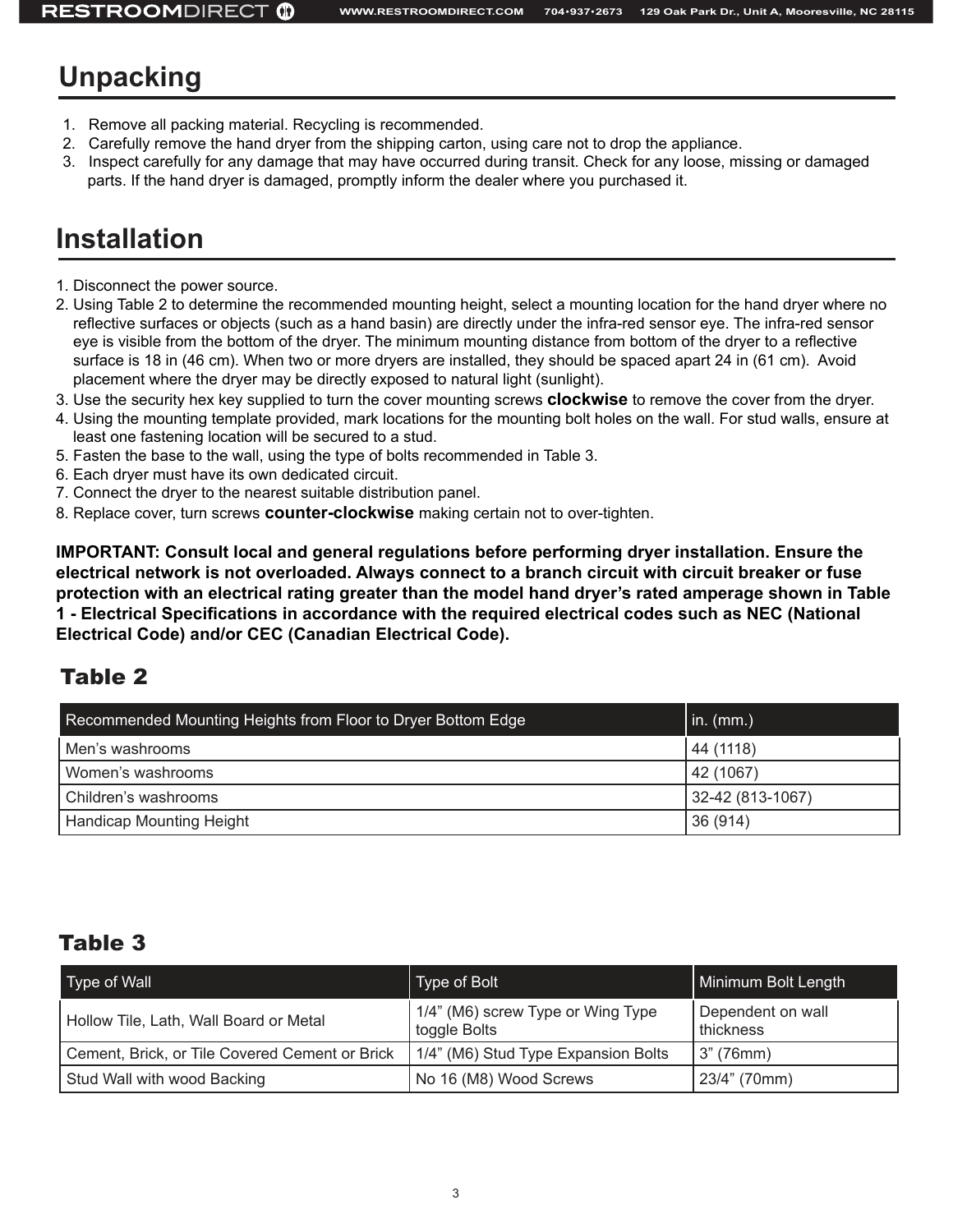## **Adjusting Blower Speed**

These models include adjustable blower speed control for (2) levels of operation – Hi, and Low. The switch is located on the printed circuit board inside the dryer as shown in Fig. 1 below.

#### **Note: The factory setting for the blower speed control is "Hi".**

To adjust blower speed:

- 1. Disconnect the power source.
- 2. Use the security hex key supplied to turn the cover mounting screws **clockwise** to remove the cover from the dryer.
- 3. Locate the switch on the printed circuit board inside the dryer as shown in Fig. 1 below, and adjust blower speed as desired. (Note: When Low speed is selected, LED 4 on the printed circuit board will light "blue"). Reassemble the dryer cover using the security hex key supplied to turn the cover mounting screws **counterclockwise** and tighten until snug. Do not over tighten.
- 4. Reconnect the power source.



#### Figure 1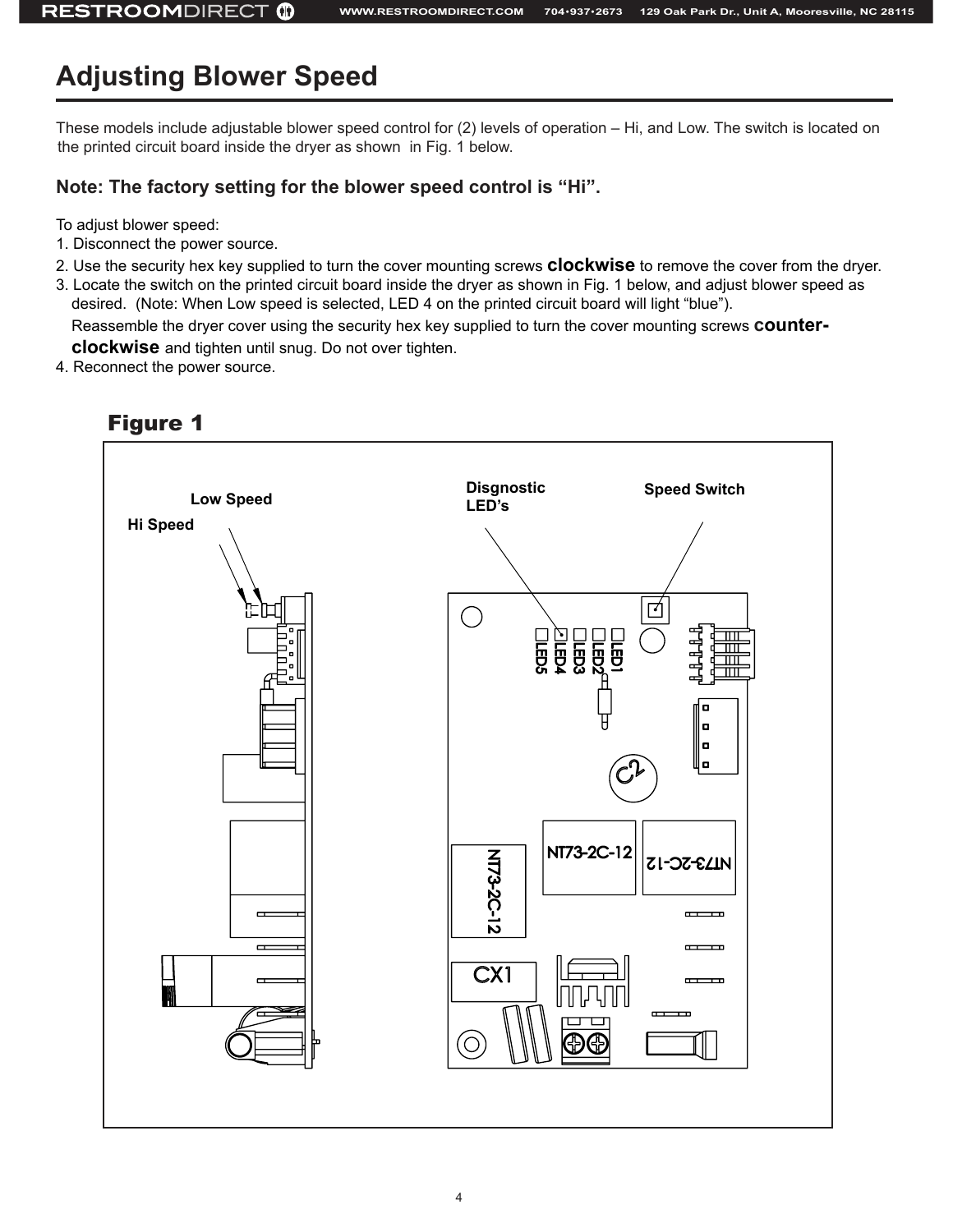### **Parts List**

# Repair Parts List For *<sup>e</sup>XtremeAir ADA*™ Hand Dryer



| #                   | <b>Description</b>                                                      | Part Number |
|---------------------|-------------------------------------------------------------------------|-------------|
| 1                   | Kit, Dryer Controls with Sensor and Transformer                         | 16-10283K   |
| 2                   | Kit, Motor                                                              | 32-10268K   |
| 3                   | Kit, Replacement Motor Brushes                                          | 32-10337K   |
| 4                   | Kit, Heating Element                                                    | 21-10306K   |
| 5                   | Kit, Front Plenum – with Seal                                           | 47-10270K   |
| 6                   | Kit, Motor Cap                                                          | 47-10297K   |
| 7<br>(not<br>shown) | Cover Assy - Alum - White                                               | 20-Q974AXT  |
|                     | Cover Assy - Alum - Black                                               | 20-Q162AXT  |
|                     | Cover Assy - Alum - Polished Stainless Steel                            | 20-Q972AXT  |
|                     | Cover Assy - Alum - Brushed Stainless Steel                             | 20-Q973AXT  |
| $\overline{7}$      | Kit, Security Screws (includes Wrench)                                  | 46-040221K  |
| 8                   | Wrench, Security                                                        | 56-40189    |
| 9                   | Filter, HEPA (for models with HEPA filter)                              | 93-10292    |
| 10                  | Filter, Coarse Particulate (for models without HEPA filter) (not shown) | 93-10331    |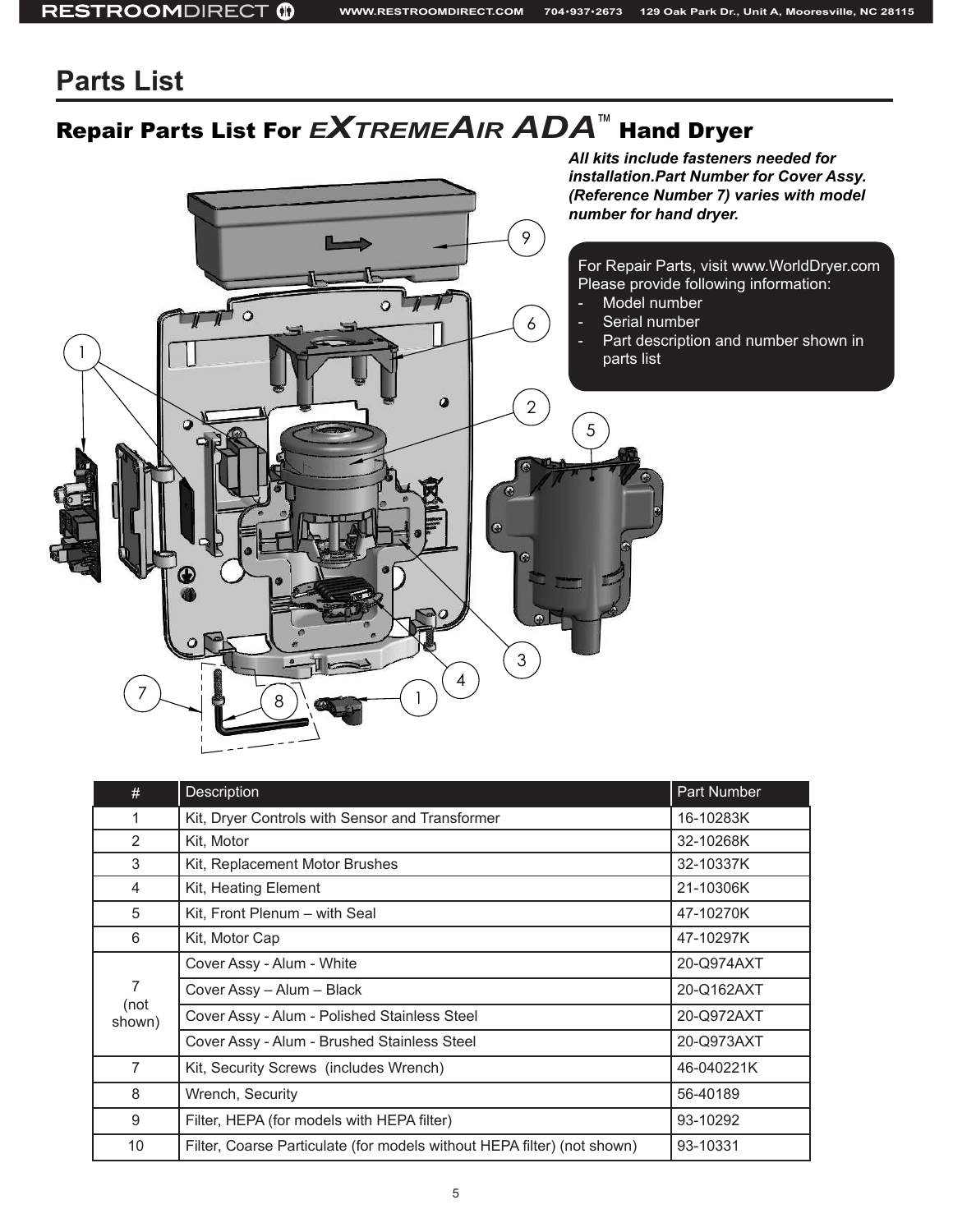### **Maintenance and Cleaning Instructions**

**IMPORTANT: The dryer may collect lint and debris that is naturally present in the air. Excessive build up of lint and debris can damage the motor and heating element. The dryer should be cleaned on a routine schedule to maintain the dryer in good operating condition With light to moderate wash room traffic, cleaning once a year is recommended. If wash room traffic is high, cleaning every 6 months is recommended.**

To clean the hand dryer:

- 1. Disconnect the power source.
- 2. Use the security hex key supplied to turn the cover mounting screws **clockwise** to remove the cover from the dryer.
- 3. Use a soft-medium bristle paint brush to clean lint, dust and debris from the air intake slots, and the motor's exterior.
- 4. After cleaning, reassemble the dryer cover using the security hex key supplied to turn the cover mounting screws **counter-clockwise** and tight until snug. Do not over tighten.

#### **HEPA Filter Replacement (for models including HEPA filters)**

Your specific model may include a high efficiency particulate absorbtion (HEPA) filter to remove a minimum of 99.97% of contaminants at 0.3 microns in size or larger.

The service life of a HEPA filter depends on the environment in which the dryer is installed and frequency of use. High traffic washrooms or high usage will require more frequent inspection and replacement of the HEPA filter. The HEPA filter should be inspected at least four times per year in washrooms with light to moderate traffic and normal environments. In environments with excessive, dust and debris or in washrooms with high traffic, inspection of the HEPA filter is recommended on a monthly basis. When visual inspection of the HEPA filter shows excessive buildup of lint, dust and debris, the filter should be replaced.

Examining and changing a HEPA filter regularly keeps hand dryers working efficiently. Operating a hand dryer with an excessively dirty or clogged filter can damage your machine.

The HEPA filter cannot be cleaned and re-used. Do not clean the HEPA filter or allow it to come into contact with water.

To inspect or replace the HEPA filter:

- 1. Disconnect the power source.
- 2. Use the security hex key supplied to turn the cover mounting screws **clockwise** to remove the cover from the dryer.
- 3. Removing and replacing the HEPA filter is easily done by sliding the filter in its mounting track on the motor cap.
- 4. After replacing the HEPA filter, reassemble the dryer cover using the security hex key supplied to turn the cover mounting screws **counterclockwise** and tight until snug. Do not over tighten.
- 5. Reconnect the power source.

#### Figure 2



**Models with HEPA Filter**

Coarse Particulate Filter



**Models not including HEPA Filters**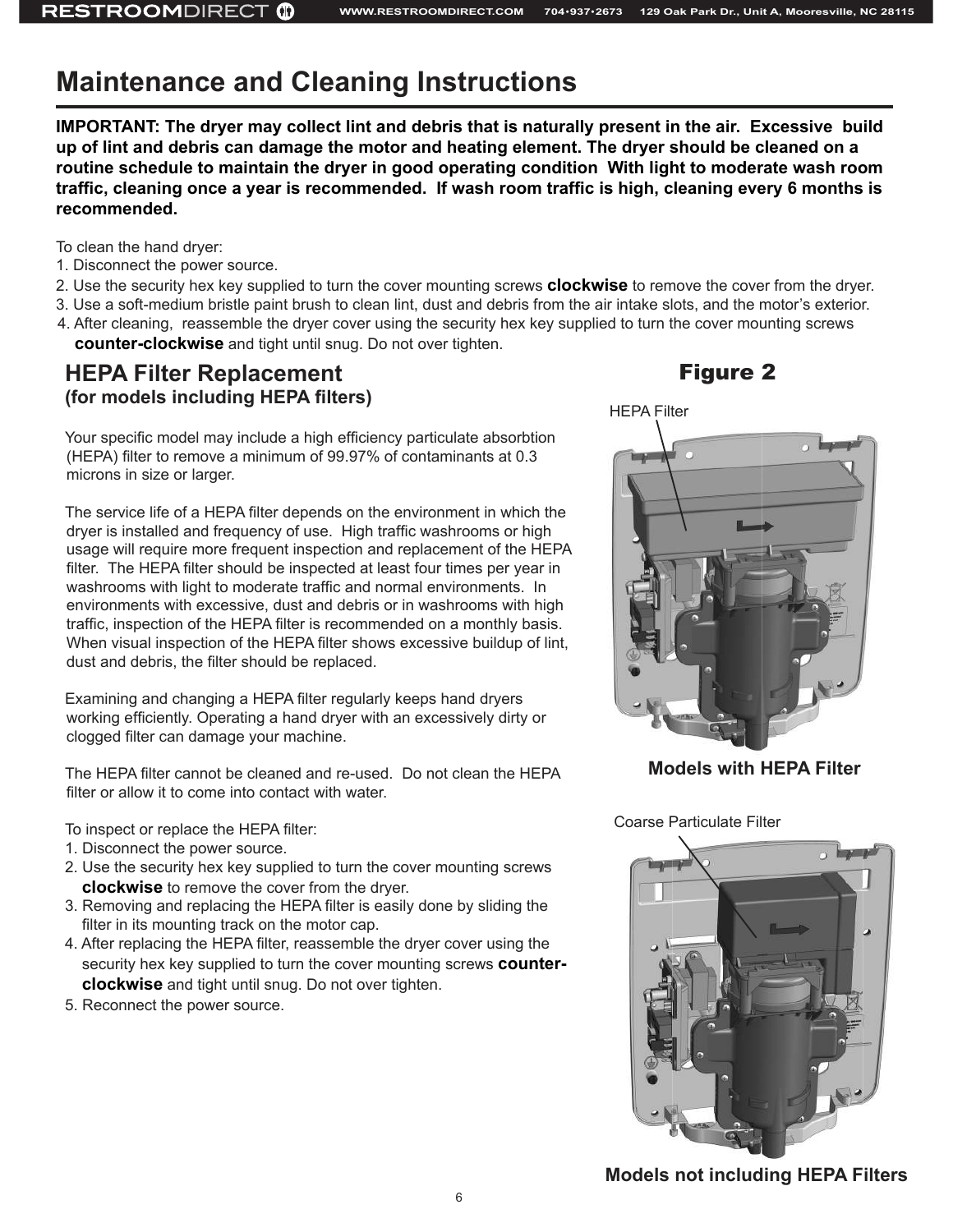#### **Coarse Particulate Filter**

**(for models not including HEPA filters)**

**The dryer has a coarse particulate air filter to prevent lint and debris build up that can damage the motor and heating element. Routine replacement or cleaning of the air filter is needed to maintain the dryer in good operating condition. With light to moderate wash room traffic, replacing or cleaning the air filter once a year is recommended. If the wash room traffic is high, the air filter should be replaced or cleaned every 6 months. Read complete instruction before proceeding.** 

To replace or clean the coarse particulate air filter:

- 1. Disconnect the power source.
- 2. Use the security hex key supplied to turn the cover mounting screws **clockwise** to remove the cover from the dryer.
- 3. Removing and replacing the air filter is easily done by gently pulling the filter away from the filter housing.
- 4. To clean the coarse particulate air filter, remove from filter from the filter housing. Use soft-medium bristle ½" paint brush to clean lint, dust and debris from the filter. If air filter cannot be completely cleared of debris, replace the filter.
- 5. After replacing the air filter into the filter housing, reassemble the dryer cover using the security hex key supplied to turn the cover mounting screws **counter-clockwise** and tight until snug. Do not over tighten.
- 6. Reconnect the power source.

#### **Diagnostic LED' Display**

The printed circuit board includes a set of LED's that indicate the operational status of the hand dryer. When contacting World Dryer Technical Service, be prepared to remove the dryer's cover and provide the condition of the LED's as they can be helpful in troubleshooting the dryer. See Figure 1 for location of diagnostic LED's on the printed circuit board. See Table 4 for an explanation of LED function.

### **Diagnostic LED Function**

#### Table 4

| <b>IR Sensor Activity</b> | <b>Dryer Speed</b> | <b>Supply Voltage Detected</b> |                  | <b>Indication</b> |                                                                       |
|---------------------------|--------------------|--------------------------------|------------------|-------------------|-----------------------------------------------------------------------|
| LED <sub>5</sub>          | LED <sub>4</sub>   | LED <sub>3</sub>               | LED <sub>2</sub> | LED <sub>1</sub>  |                                                                       |
|                           |                    | Flashing                       | Flashing         | Flashing          | Power Supply Voltage is less than<br>100V or greater than 255V        |
|                           |                    | <b>OFF</b>                     | <b>OFF</b>       | Red               | Power Supply Voltage is 110 -<br>120V                                 |
|                           |                    | <b>OFF</b>                     | Yellow           | Off               | Power Supply Voltage is 208V                                          |
|                           |                    | Light Green                    | <b>OFF</b>       | <b>OFF</b>        | Power Supply Voltage is 240V                                          |
|                           | <b>Blue</b>        |                                |                  |                   | Motor speed is set at low speed                                       |
| Green (solid)             |                    |                                |                  |                   | IR sensor detects hands or object<br>in sensing zone                  |
| <b>Flashing Green</b>     |                    |                                |                  |                   | In vandal-resistant "lock out" mode<br>(check for sensor obstruction) |